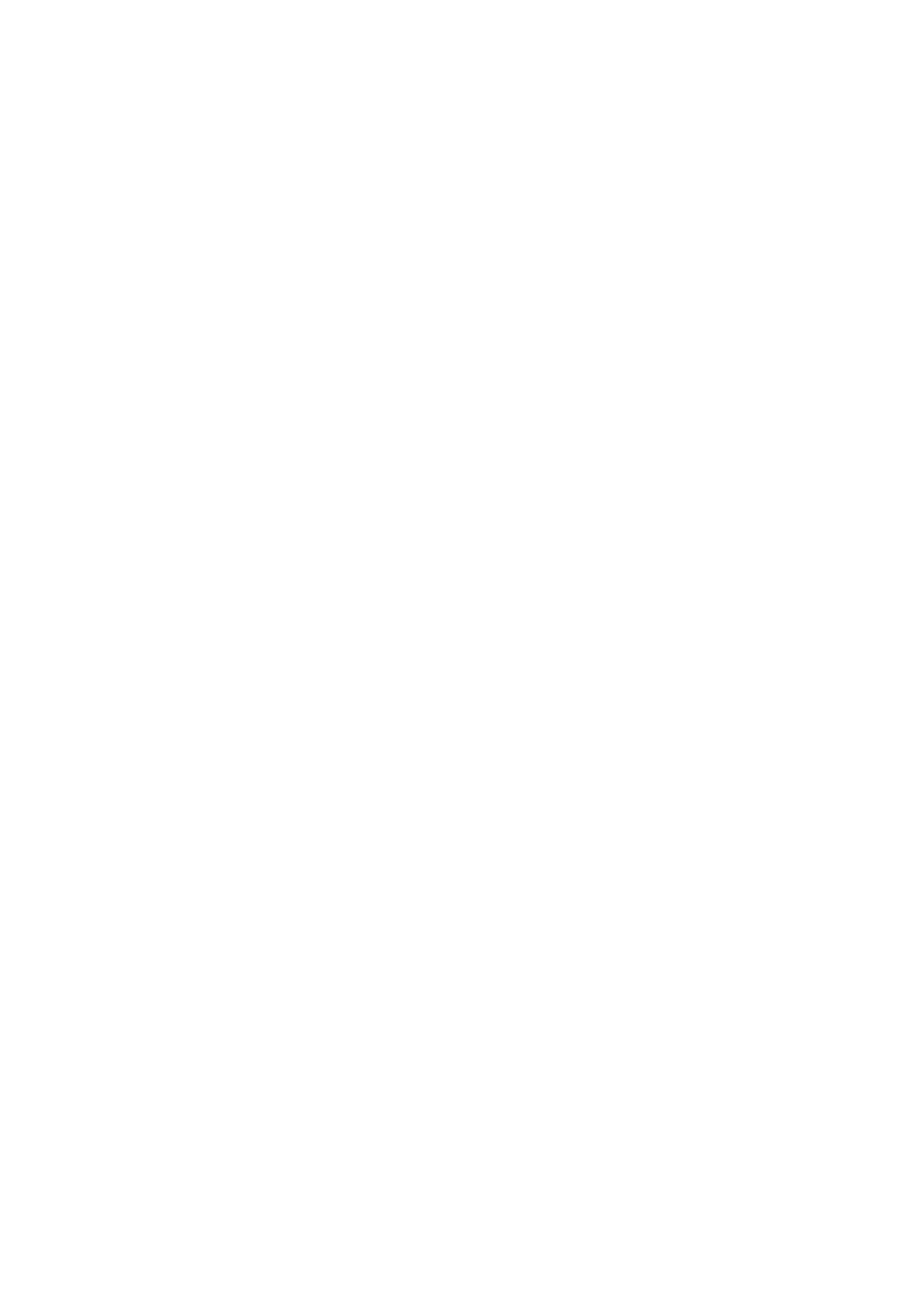# **SOCIO-ECONOMIC ASSESSMENT FOR EXPLORATION AND PROSPECTING ACTIVITIES IN SOUTH AFRICAN SEA AREA 11C**

## **OCTOBER 2021**

Report prepared for:

Trans Atlantic Diamonds (Pty) Ltd Office 1603 Portside 4 Bree Street Cape Town, Western Cape, 8001



Report Prepared by: **Anchor Environmental (Pty) Ltd**  8 Steenberg House, Silverwood Close, Tokai, South Africa www.anchorenvironmental.co.za



Authors: Simone Louw, Safiyya Sedick, and Barry Clark

Citation: Louw S, Sedick S and Clark BM. 2021. *Socio-economic assessment for exploration and prospecting activities in South African Sea Area 11C.* Report no. 1987/6 prepared by Anchor Environmental (Pty) Ltd for Trans Atlantic Diamonds (Pty) Ltd. 18pp.

© Anchor Environmental Consultants 2021 Use of material contained in this document by prior written permission of Anchor Environmental Consultants only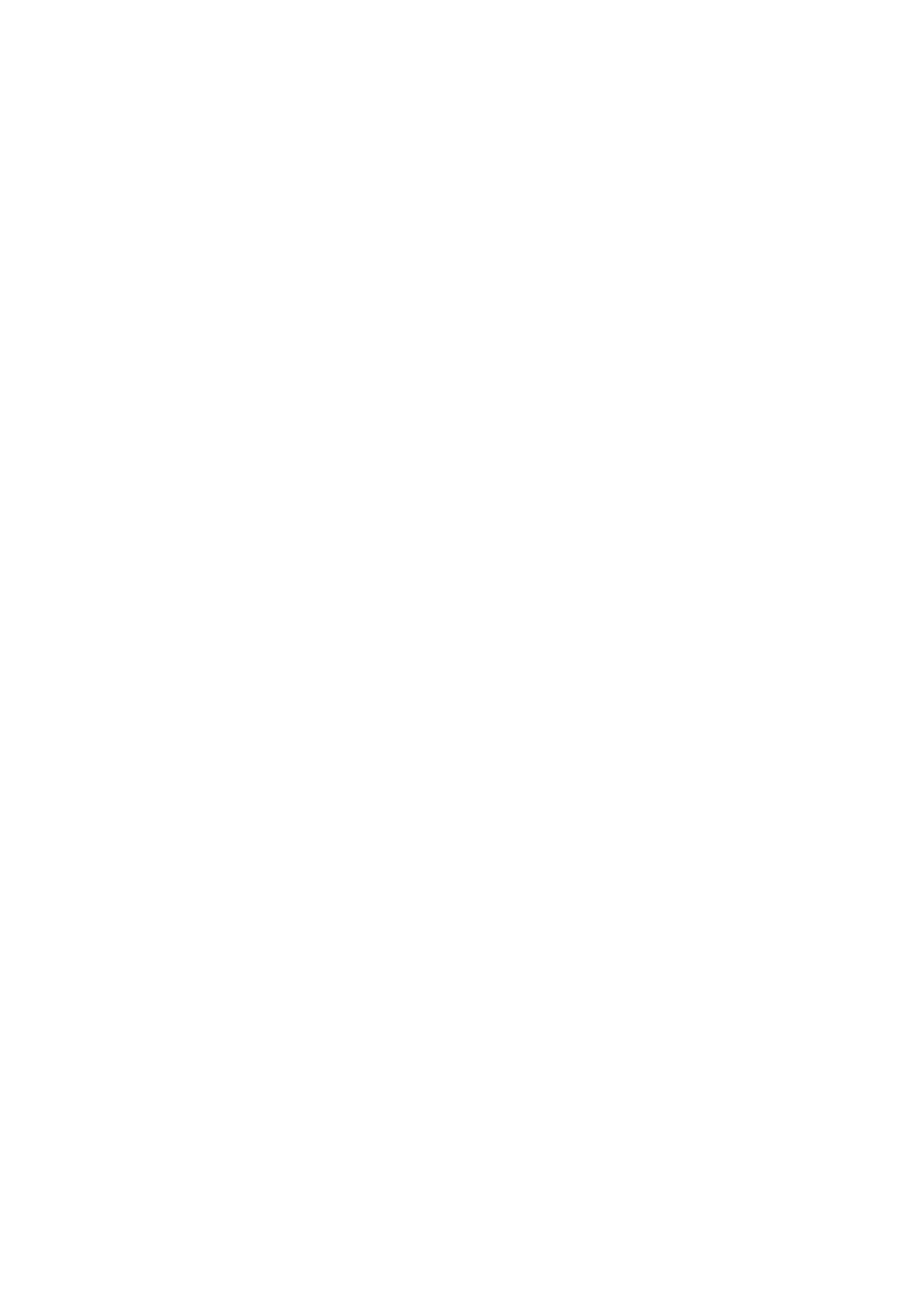

## **EXECUTIVE SUMMARY**

<span id="page-4-0"></span>Anchor Environmental Consultants (Pty) Ltd were appointed to undertake a socio-economic assessment for Trans Atlantic Diamonds (Pty) Ltd who are applying for a diamond prospecting right for Concession Area 11C, inshore of the Western Cape Coast. The proposed prospecting activity is anticipated to potentially impact coastal communities in the Matzikama municipality, particularly Strandfontein, approximately 40km south of the concession Area 11C. Demographic profiles for the regional, local and project sites are provided. A brief overview of the economic performance is discussed and placed in relation to the potential impacts associated to the proposed survey area.

Five negative socioeconomic impacts were identified as potentially being associated with the proposed survey/prospecting activities. These are listed in Table 1. Potential impacts associated with the seismic survey and prospecting activities were identified as 1) Temporary disturbance of marine resources 2) Exclusion of fishing vessels from the concession area 11C; 3) Degradation of water quality in Concession Area 11C, 4) Increase in local socio-economic performance, and 5) Increase in regional socio-economic performance. The former three impacts could potentially impact the livelihoods and household income of three marine fisheries sectors (tuna pole and line, traditional line fish, and Small Pelagic Purse Seine fishers). Potential negative impacts on all three sectors were assessed as 'insignificant' after mitigation (where required).

Table 1 Potential impacts identified associated with the prospecting activities after mitigation measures are applied.

| Impact                                           | <b>Consequence</b> | <b>Probability</b> | <b>Significance</b>  | <b>Status</b> | Confidence |
|--------------------------------------------------|--------------------|--------------------|----------------------|---------------|------------|
| Impact 1: Tuna pole and line                     | Very Low           | Possible           | <b>INSIGNIFICANT</b> | -ve           | High       |
| No mitigation                                    |                    |                    |                      |               |            |
| Impact 2: Traditional Line fish                  | Very Low           | Improbable         | <b>INSIGNIFICANT</b> | -ve           | High       |
| Impact 3: Small Pelagic Purse Seine              | Very low           | Probable           | <b>VERY LOW</b>      | -ve           | High       |
| With mitigation                                  | Very low           | Possible           | <b>INSIGNIFICANT</b> | -ve           | High       |
| Impact 4: Local socio-economic<br>performance    | Very Low           | Possible           | <b>INSIGNIFICANT</b> | $+ve$         | Medium     |
| Impact 5: Regional socio-economic<br>performance | Low                | Definite           | LOW                  | $+ve$         | Medium     |

It is strongly recommended that Trans Atlantic Diamonds should aim to incorporate codes of good practice on Broad Based Black Economic Empowerment issued under Section 9 of the Broad Based Black Economic Empowerment Act, Act 53 of 2003, as amended by Act 46 of 2013. This will include skills transfer programmes, job creation, and supporting local service industry organizations such as manufacturing, production and/or packaging services.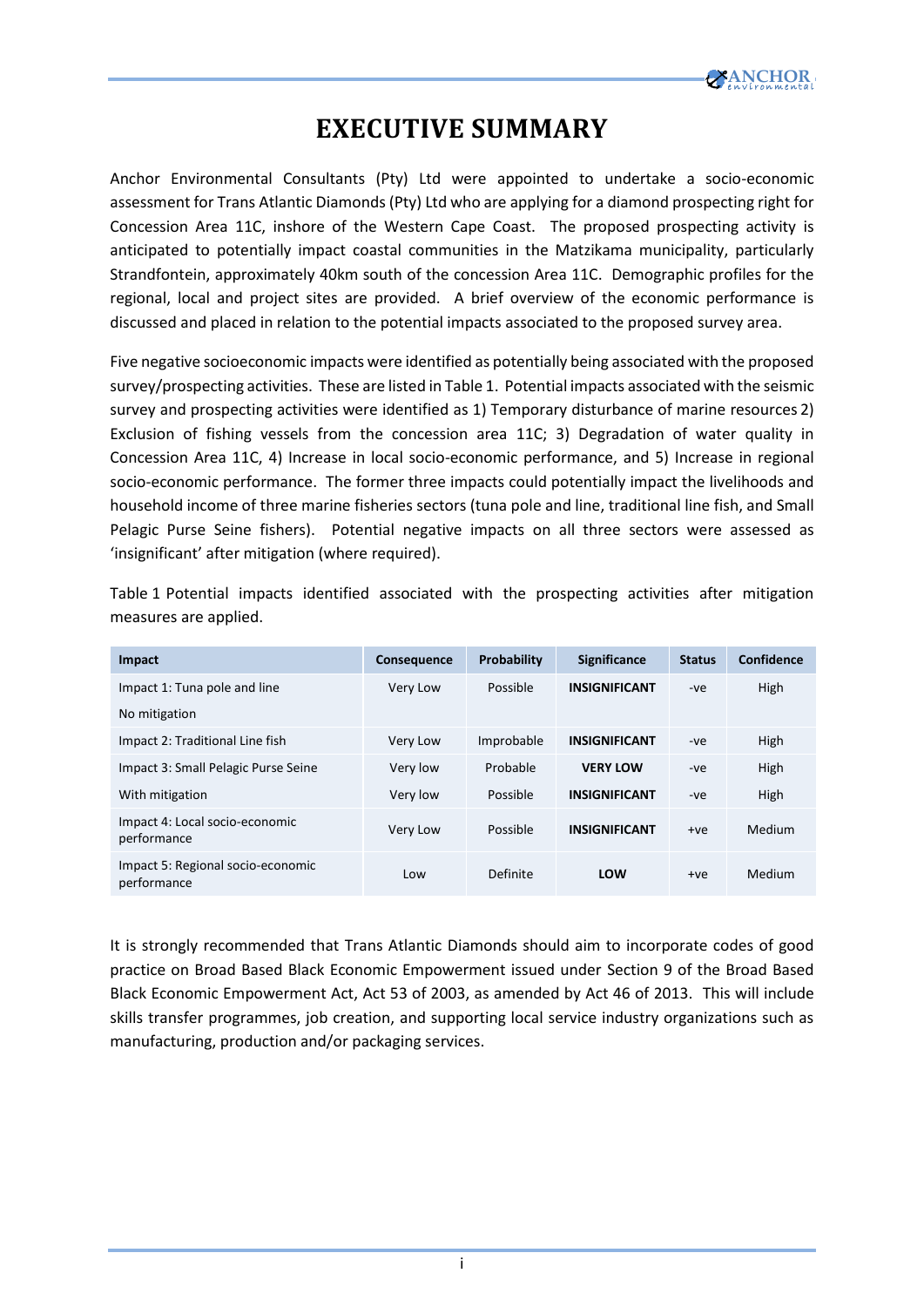

## **TABLE OF CONTENTS**

<span id="page-5-0"></span>

| 1                       |       |                                                                                  |  |
|-------------------------|-------|----------------------------------------------------------------------------------|--|
| $\overline{2}$          |       |                                                                                  |  |
|                         | 2.1   |                                                                                  |  |
|                         | 2.2   |                                                                                  |  |
|                         | 2.3   |                                                                                  |  |
| $\overline{\mathbf{3}}$ |       |                                                                                  |  |
|                         | 31    |                                                                                  |  |
|                         | 3.1.1 |                                                                                  |  |
|                         | 3.1.2 |                                                                                  |  |
|                         | 3.1.3 |                                                                                  |  |
| 4                       |       | SOCIO-ECONOMIC IMPACTS ASSOCIATED WITH LOCAL AND REGIONAL ECONOMIC PERFORMANCE 8 |  |
| 5                       |       |                                                                                  |  |
| 6                       |       |                                                                                  |  |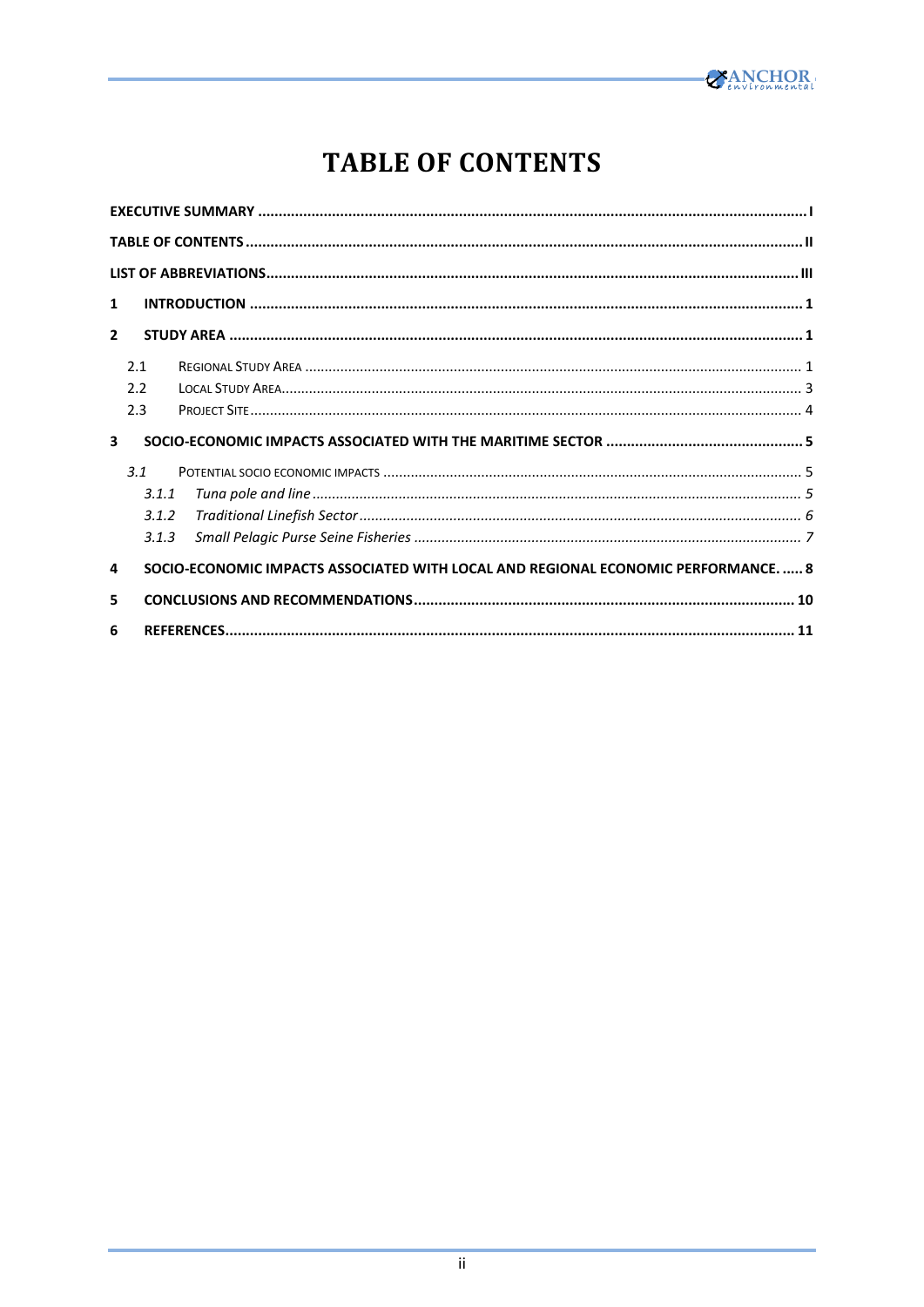# **LIST OF ABBREVIATIONS**

<span id="page-6-0"></span>

| <b>LIST OF ABBREVIATIONS</b><br>Anchor Environmental Consultants (Pty) Ltd.<br>B Broad Based Black Economic Empowerment<br>Catch per unit effort<br>Fisheries Liaison Officer<br>Gross domestic product<br>Gross domestic product<br>Marine Mammal Observer<br>Maximum Sustainable Yield<br><b>MSY</b><br>OMP<br>Operational Management Plan<br>OMP<br>Operational Management Plan<br>PAM<br>Passive Acoustic Monitoring<br>Total allowable catch<br><b>TAC</b><br><b>TAD</b><br>Trans Atlantic Diamonds (Pty) Ltd<br>Total allowable effort<br><b>TAE</b><br>Tuna Pole and Longline<br>West Coast District Municipality |               |     |  |
|--------------------------------------------------------------------------------------------------------------------------------------------------------------------------------------------------------------------------------------------------------------------------------------------------------------------------------------------------------------------------------------------------------------------------------------------------------------------------------------------------------------------------------------------------------------------------------------------------------------------------|---------------|-----|--|
|                                                                                                                                                                                                                                                                                                                                                                                                                                                                                                                                                                                                                          |               |     |  |
|                                                                                                                                                                                                                                                                                                                                                                                                                                                                                                                                                                                                                          |               |     |  |
|                                                                                                                                                                                                                                                                                                                                                                                                                                                                                                                                                                                                                          | Anchor        |     |  |
|                                                                                                                                                                                                                                                                                                                                                                                                                                                                                                                                                                                                                          | <b>B-BBEE</b> |     |  |
|                                                                                                                                                                                                                                                                                                                                                                                                                                                                                                                                                                                                                          | <b>CPUE</b>   |     |  |
|                                                                                                                                                                                                                                                                                                                                                                                                                                                                                                                                                                                                                          | <b>FLO</b>    |     |  |
|                                                                                                                                                                                                                                                                                                                                                                                                                                                                                                                                                                                                                          | GDP           |     |  |
|                                                                                                                                                                                                                                                                                                                                                                                                                                                                                                                                                                                                                          | <b>GDPR</b>   |     |  |
|                                                                                                                                                                                                                                                                                                                                                                                                                                                                                                                                                                                                                          | <b>MMO</b>    |     |  |
|                                                                                                                                                                                                                                                                                                                                                                                                                                                                                                                                                                                                                          |               |     |  |
|                                                                                                                                                                                                                                                                                                                                                                                                                                                                                                                                                                                                                          |               |     |  |
|                                                                                                                                                                                                                                                                                                                                                                                                                                                                                                                                                                                                                          |               |     |  |
|                                                                                                                                                                                                                                                                                                                                                                                                                                                                                                                                                                                                                          |               |     |  |
|                                                                                                                                                                                                                                                                                                                                                                                                                                                                                                                                                                                                                          |               |     |  |
|                                                                                                                                                                                                                                                                                                                                                                                                                                                                                                                                                                                                                          |               |     |  |
|                                                                                                                                                                                                                                                                                                                                                                                                                                                                                                                                                                                                                          |               |     |  |
|                                                                                                                                                                                                                                                                                                                                                                                                                                                                                                                                                                                                                          | <b>TPL</b>    |     |  |
|                                                                                                                                                                                                                                                                                                                                                                                                                                                                                                                                                                                                                          | <b>WCDM</b>   |     |  |
|                                                                                                                                                                                                                                                                                                                                                                                                                                                                                                                                                                                                                          |               |     |  |
|                                                                                                                                                                                                                                                                                                                                                                                                                                                                                                                                                                                                                          |               |     |  |
|                                                                                                                                                                                                                                                                                                                                                                                                                                                                                                                                                                                                                          |               |     |  |
|                                                                                                                                                                                                                                                                                                                                                                                                                                                                                                                                                                                                                          |               |     |  |
|                                                                                                                                                                                                                                                                                                                                                                                                                                                                                                                                                                                                                          |               |     |  |
|                                                                                                                                                                                                                                                                                                                                                                                                                                                                                                                                                                                                                          |               |     |  |
|                                                                                                                                                                                                                                                                                                                                                                                                                                                                                                                                                                                                                          |               |     |  |
|                                                                                                                                                                                                                                                                                                                                                                                                                                                                                                                                                                                                                          |               |     |  |
|                                                                                                                                                                                                                                                                                                                                                                                                                                                                                                                                                                                                                          |               |     |  |
|                                                                                                                                                                                                                                                                                                                                                                                                                                                                                                                                                                                                                          |               |     |  |
|                                                                                                                                                                                                                                                                                                                                                                                                                                                                                                                                                                                                                          |               | iii |  |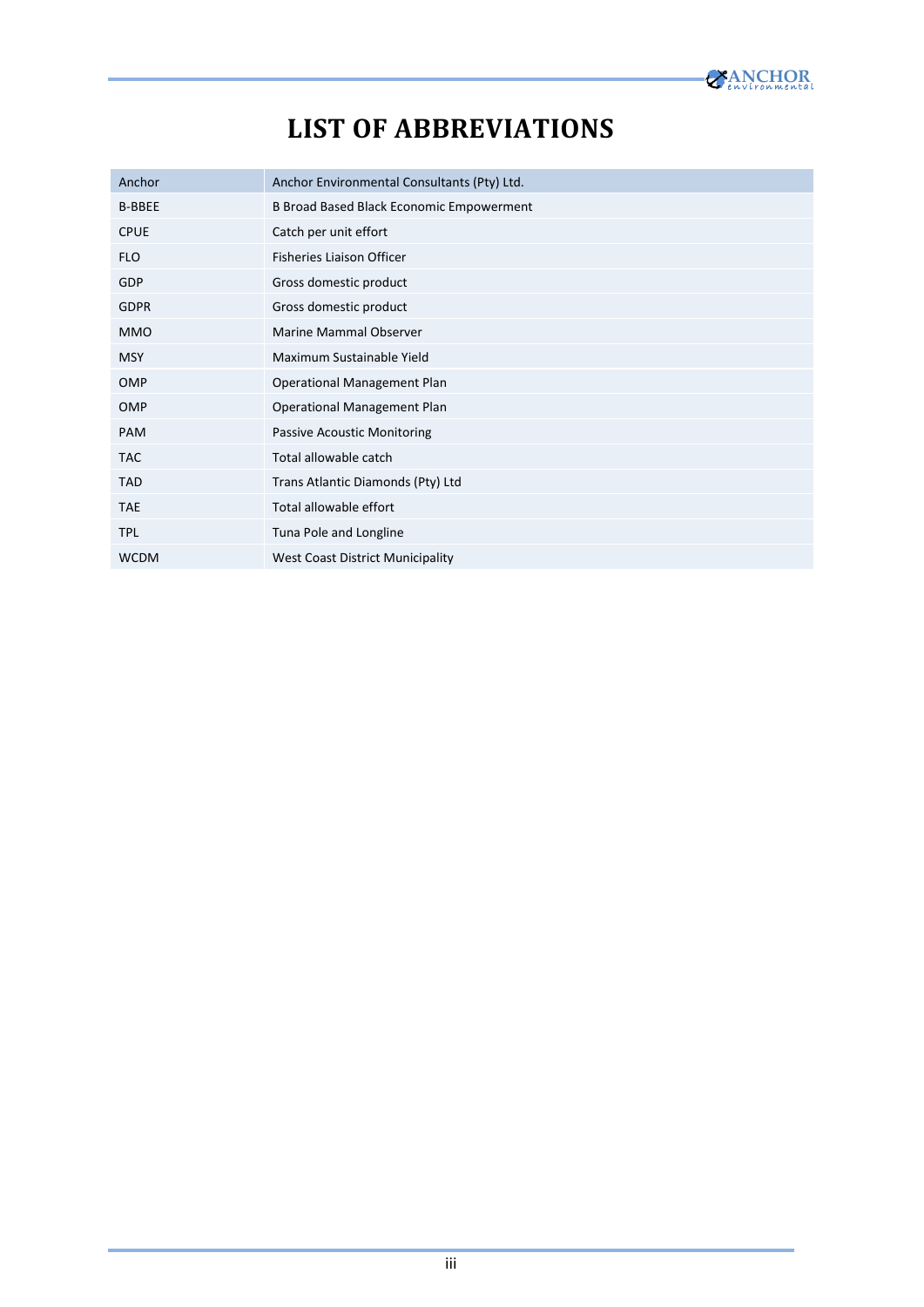### <span id="page-7-0"></span>**1 INTRODUCTION**

Trans Atlantic Diamonds (Pty) Ltd (hereafter referred to as TAD) is applying for a prospecting right for Concession Area 11C (164 023 ha in extent), located offshore on the West coast. It is located off the Western Cape Coast from just south of Hoekbaai to just north of Baai Vals and is approximately 40 km north of Strandfontein. The inshore boundary is situated about 5 km from the coast, and the outer boundary extends to the 200 m isobath. Anchor Environmental Consultants (Pty) Ltd were appointed as the Environmental Assessment Practitioner (EAP) to undertake the required Basic Assessment Process and support TAD with this application. AEC has inhouse marine specialist expertise and therefore also undertook this socio-economic impact statement. Concession area 11C is falls under the local Matzikama Municipality and falls under the greater West Coast District Municipality (WCDM). The proposed prospecting activity is anticipated to directly impact coastal communities in the Matzikama municipality, particularly Strandfontein.

### <span id="page-7-1"></span>**2 STUDY AREA**

To assess the potential socio-economic impacts of the proposed project it is important to understand the socio-economic context in which the proposed project is to be developed and its potential area of impact. Depending on the scale of the potential socio-economic impacts, it may extend beyond the boundaries of the project. Here, the focus will be placed on the regional, local and project area. The proposed prospecting/survey activity falls within the regional West Coast District Municipality (WCDM) and local Matzikama Municipality. The nearest impact site, Strandfontein is approximately 40 km south of the project site. The socio-economic impact statement will thus consider these regions, focussing on the potential impact on the project site.

### <span id="page-7-2"></span>**2.1 Regional Study Area**

The West Coast District Municipality extends over an area of 31 099 km<sup>2</sup> and has a total population of 464 056 inhabitants and 122 074 households [\(Table 2-1\)](#page-8-0). The district includes five local municipalities (Matzikama, Cederberg, Bergrivier, Saldanha Bay, and Swartland) which all have access to the Atlantic Ocean as well as the N7 national road (with the exception of Saldanha municipality) (WCDM, 2021). The population consists of 50.3% female and 49.7% male, with three predominant population group; Coloured (66.58%), Black African (16.36%), and White (15.71%) communities. Most of the populations' first language is Afrikaans (83.67%) followed by IsiXhosa (8.58%), English (3.98%) and other indigenous languages (IsiNdebele, Sesotho, and Setswana).

The WCDM population dependency ratio is quite high (45.9%) with 68% in the working age group (15- 64 years), followed by the young (25%, 0-14 years) and the elderly group (7%, 65+ years). A high dependency ratio puts greater strain on people who are part of the workforce to support their economic dependents (children and elderly people). A higher dependency ratio also means greater pressure on social systems and the delivery of basic services. The level of education in the WCDM is relatively low, with a literacy rate was 79.1% (lower than the average of the Western Cape's 87.2% and slightly lower than the rest of South Africa 80.9%) (Socio Economic Profile West Coast District Municipality). The dropout rate for high school learners (Grades 10 to 12) within the West Coast local

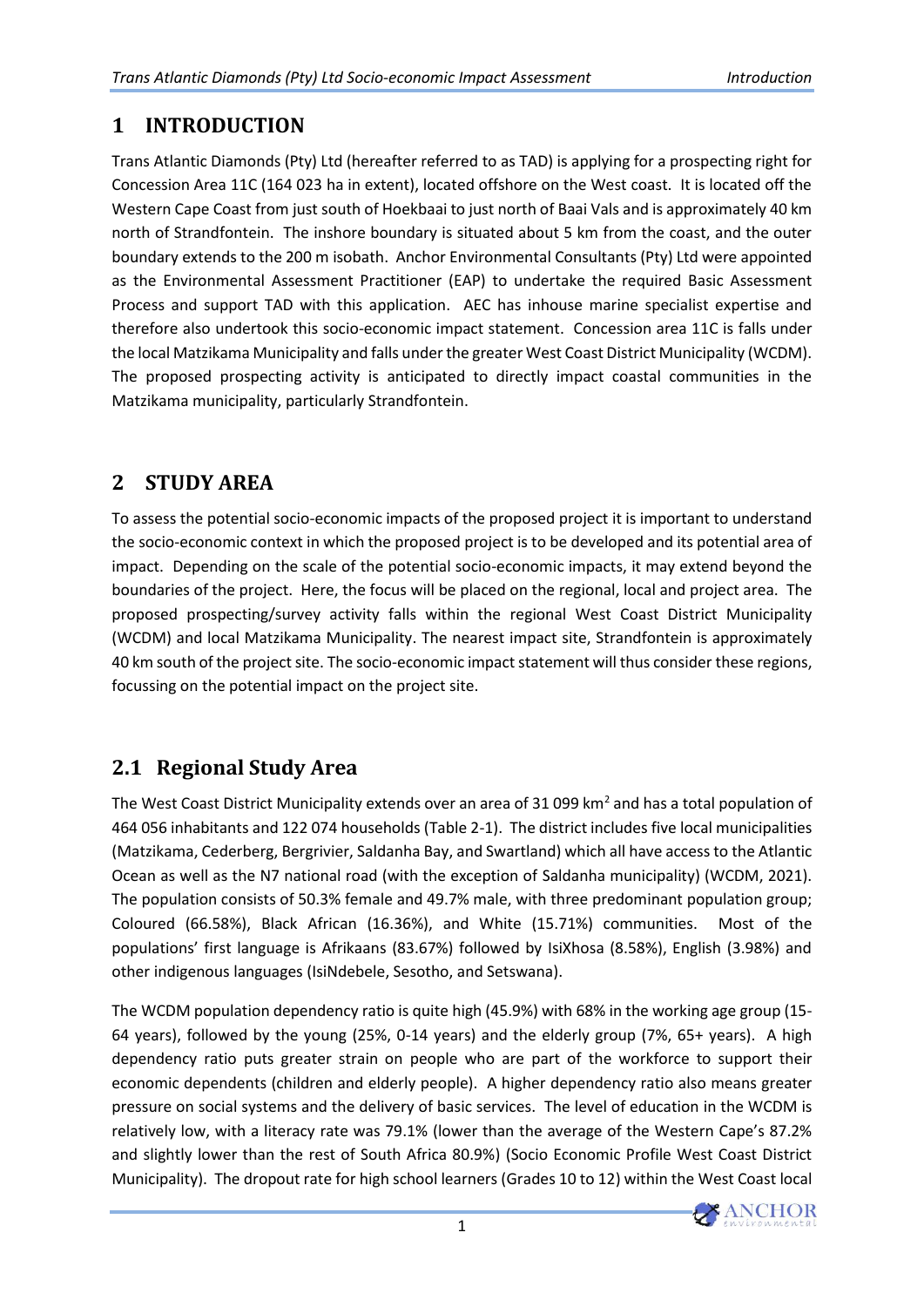municipalities varied from 23.2% to 33%. These high levels of dropouts were influenced by socioeconomic factors such as teenage pregnancy, availability of no-fee schools and unemployment (Socio Economic Profile West Coast District Municipality). The average income in the WCDM fall within three ranges: no income (10.5%), R1 to R9 600 per annum (5.3%) and R9 601 to R76 400 per annum for which most of the population can be categorised (57.8%). There were 183 969 people employed in the WCDM in 2018, which constitutes 7.1% of the total employment in the Western Cape. The WCDM experienced an average annual increase of 3 480 jobs over the period 2014-2018, with the Swartland municipality generating the most employment opportunities of 1 146 in the last year, conversely to Matzikama and the Bergriver municipality which only created some 546 jobs. In 2019, the WCDM experienced a loss of 389 jobs, which will have a significant impact on the WCDM economy if this trend continues.

The WCDM experienced the slowest economic growth in the Western Cape between 2005-2013, averaging 3.0% (WCDM 2021). In contrast, the province showed a growth rate of 6.8% over the same period. The West Coast experienced strong growth in its construction (6.2%) and commercial services (6.1%), which include wholesale and retail trade, catering and accommodation; transport, storage and communication; and finance, insurance, real estate and business services sectors (WCDM 2021). The sectors that experienced a reduction over the 2005-2013 period was the agriculture (0.3%), manufacturing (0.3%) and other sectors (3.0%). The general government and community, social and personal (CSP) services sector in the West Coast experienced a steady 2.8% growth. The largest sectors in the West Coast economy in 2013 were the finance, insurance, real estate and business services (27%), manufacturing (017%), agriculture, forestry and fishing (14%) and wholesale and retail trade, catering and accommodation services (13%) (WCDM 2021). The agriculture, forestry and fishing sector were the primary source of employment, with 70 060 jobs in 2018, contributing 38.1% to total employment in the WCDM. However, the agriculture, forestry and fishing sector contributed the most to the WCDM employment in 2018 (38.1%, or 70 060 jobs).

| <b>Indicator</b>           | <b>West Coast District</b> | <b>Strandfontein</b> |
|----------------------------|----------------------------|----------------------|
| <b>Population Total</b>    | 391 766                    | 431                  |
| <b>Household Total</b>     | 106 781                    | 92                   |
| Area (km <sup>2</sup> )    | 31 118.6                   | 4.18                 |
| <b>Population group</b>    |                            |                      |
| Coloured (%)               | 66.58                      | 14.8                 |
| Black African (%)          | 16.36                      | 50.6                 |
| White (%)                  | 15.71                      | 33.2                 |
| Indian or Asian(%)         | 0.56                       | 0.9                  |
| Other (%)                  | 0.79                       | 0.5                  |
| <b>Gender distribution</b> |                            |                      |
| Male (%)                   | 49.7                       | 51.4                 |
| Female (%)                 | 50.3                       | 48.6                 |

<span id="page-8-0"></span>**Table 2-1 Demographic profile summary of the West Coast District Municipality and Strandfontein.** 

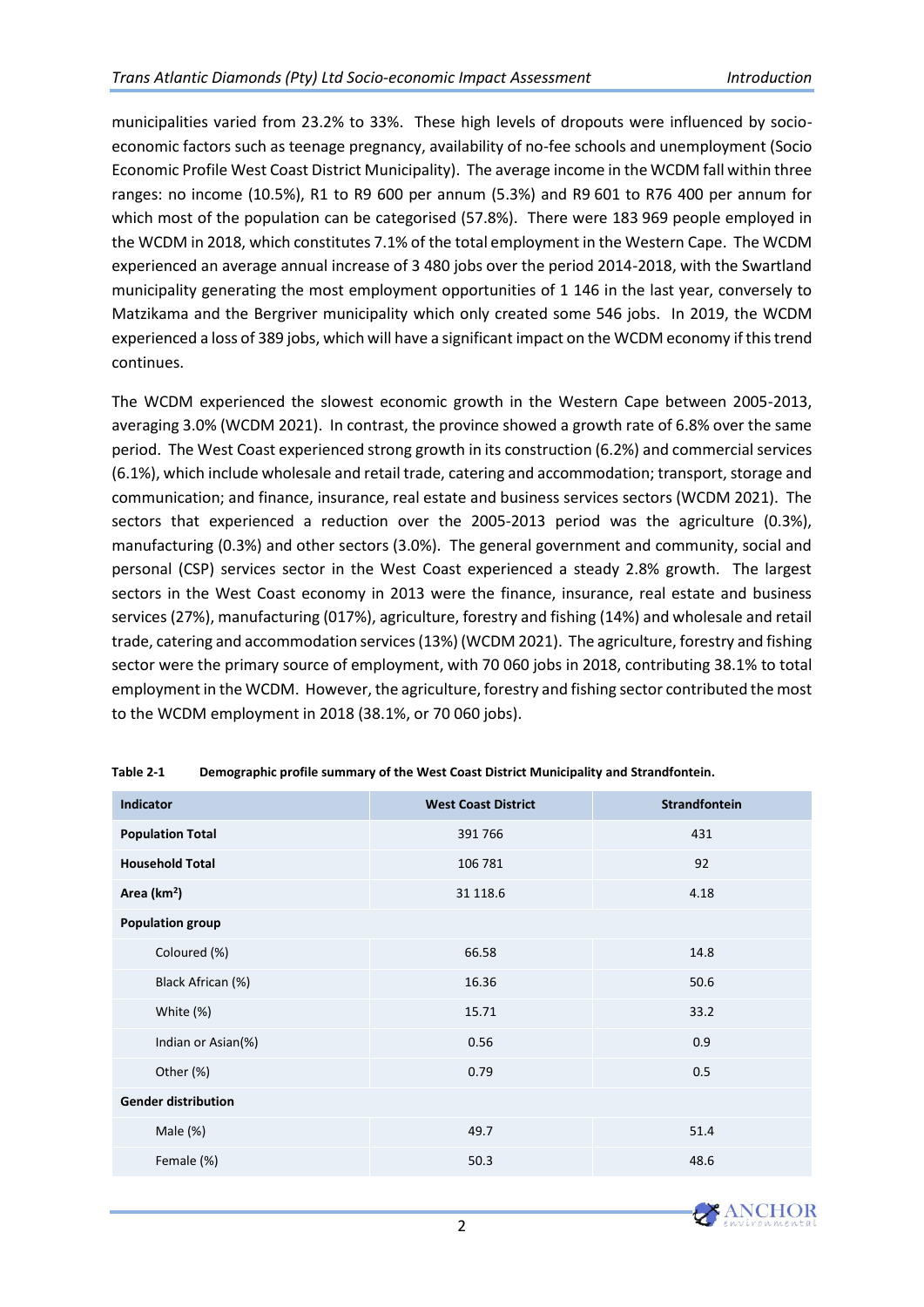#### *Trans Atlantic Diamonds (Pty) Ltd Socio-economic Impact Assessment Introduction*

| <b>Indicator</b>      | <b>West Coast District</b> | <b>Strandfontein</b> |
|-----------------------|----------------------------|----------------------|
| <b>First language</b> |                            |                      |
| Afrikaans (%)         | 83.67                      | 69.4                 |
| English (%)           | 3.98                       | 3.2                  |
| IsiXhosa (%)          | 8.58                       | 22.6                 |
| Setswana (%)          | 0.63                       | $\mathbf 0$          |
| Dependency ratio      | 45.9                       | 18.1                 |
| Average annual income |                            |                      |
| No income             |                            | 10.9                 |
| $R1 - R9600$ (%)      |                            | 3.3                  |
| R9 601 - R76 400 (%)  |                            | 47.8                 |
| R76 400-R614 400 (%)  |                            | 38                   |

#### <span id="page-9-0"></span>**2.2 Local Study Area**

The Matzikama municipality is situated on the north-west coast of the Western Cape and borders the Northern Cape Province (Kamiesberg municipality in the north and Hantam municipalities in the east), the Atlantic Ocean on the west, and the Western Cape (Cederberg municipality) in the south (WCDM 2021). The municipality consist of 18 towns, with three coastal settlements (Doringbaai, Papendorp, and Strandfontein) and several small inland towns which serves as agriculture service centres (Ebenhauser, Lutzville, and Koekenaap) (MM 2019; WCGPT 2018). Matzikama municipality is defined by an arid environment with a flourishing natural irrigation system sustained by the Olifants River. The Olifants River (Vanrhynsdorp Government Scheme) consist of 237 km canals and supply water for several towns, industrial and domestic waste, local agriculture, and irrigation (DWS 2019). Most of the economic activities are concentrated in the south of the municipality, with Vredendal being the largest town and primary economic node (WCGPT 2018). The agriculture sector is largely attributed by the viniculture industry and combined with the forestry and fishing sector contributed the most towards Matzikamas municipal GDP and employment in 2018 (Mayson *et al*., 2020; MM 2019). The agriculture, forestry and fishing sector employed approximately 25 492 people in 2014 consisting of a mixed workforce of semi-skilled and unskilled workers (PGWC 2018). Matzikama's real GDPR per capita in 2018 was R39 000 which is considerably lower than most surrounding municipalities, including the WCDM (at R59 000). Matzikama municipality real GDPPR decreased between 2018 and 2019 by 2.5%, in addition to a low GDP growth rate of 2.1% over the period 2008-2017, which is 0.3% less than the WCDM average growth rate (WCDM 2021; MM 2020). It is estimated that the Matzikama municipality experienced its largest decline in its annual GDP growth rate in 2019 (4%) when compared to the GDP growth rate between 2014 and 2018 (MM 2021/22). It is anticipated that the ongoing COVID-19 pandemic will worsen Matzikama's local economy as a decline in economic performance has already been observed since 2018. A further reduction in municipal revenue, unemployment in the private sector, land grabs for informal housing and the stagnation of development programs is likely to occur in 2021. (MM 2021/22).

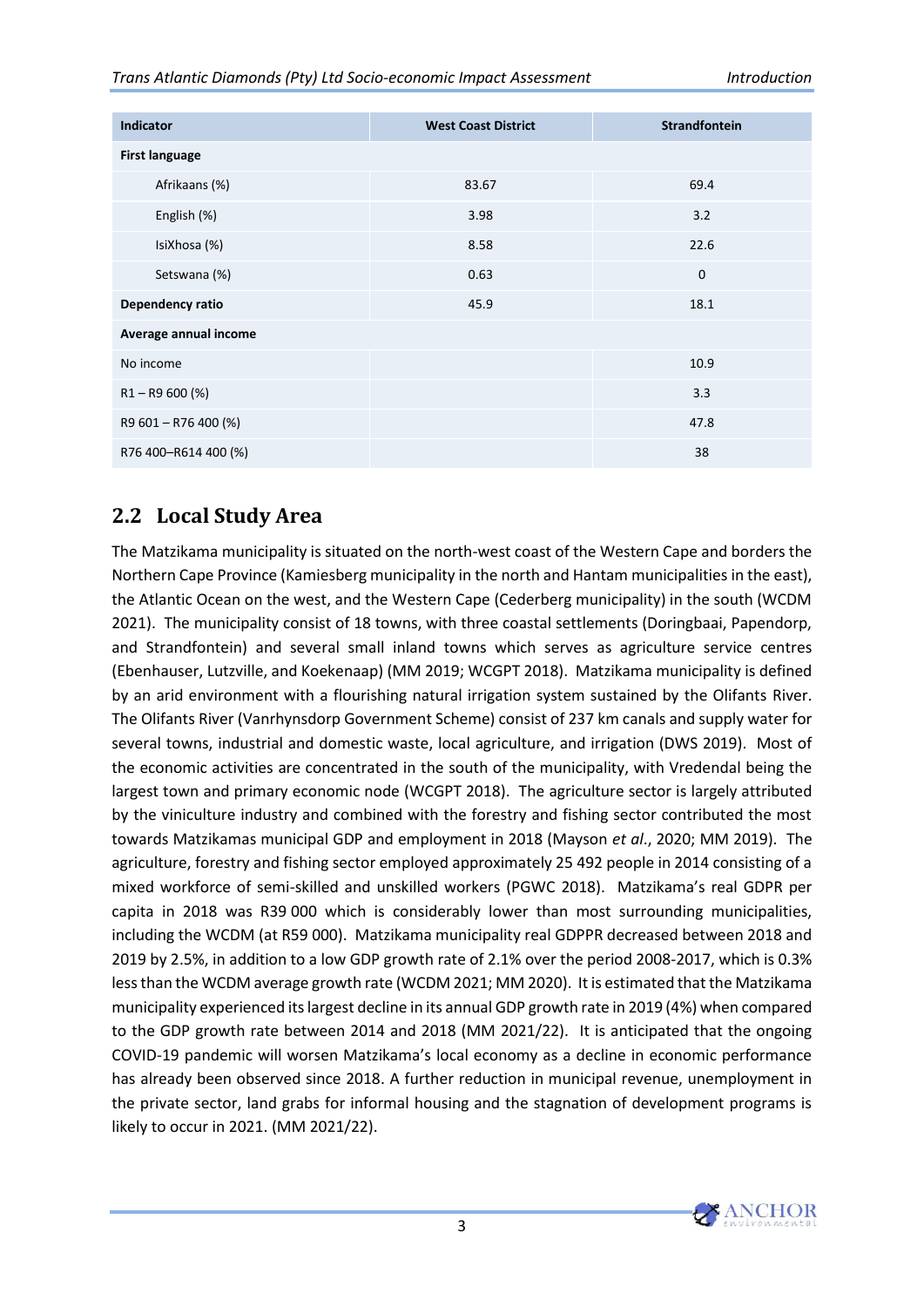#### <span id="page-10-0"></span>**2.3 Project Site**

Strandfonetin (31.7481° S, 18.2303° E) is mostly a residential resort situated along the west coast of South Africa some 52.5km from Vredendal (Mayson *et al*., 2020). It has limited economic activities and is characterised by a very low economic growth potential and socio-economic needs (Mayson et al., 2020; SM, 2018). Major economic activities are livestock farming and employment through mining but most inhabitants are unemployed. However, Strandfontein ranked relatively highly for composite resource and development potential (2nd and 28th, respectively) out of 131 towns in the Western Cape province. Strandfontein has a population of 431 inhabitants and combined with local villages such as Kliprand, Bitterfontein, Nuwerus, Molsvlei, etc. amounts to 7 000 inhabitants) and 92 Households [\(Table 2-1,](#page-8-0) Census 2011). The population is 48.6% female and 51.4% male, with the predominant population group being of Black African (50.6%) followed by, White (33.2%), Coloured (14.8%), Indian/Asian (0.9%), and other (0.5 %) communities. Most of the populations' first language is Afrikaans (69,4%), followed by isiXhosa (22.6%), English (3.2%), Sesotho (2.7%) IsiZulu (1.1%), and Sepedi (0,5%). Strandfontein's population dependency ratio 18.6%, with 84.7% of the population falling in the working age group (15-64 years), followed by young (8.4%, 0-14) and then the elderly group (7%, 65+). Level of education is relatively low: 1.4% have no schooling, 38.6% completed matric, and 17.2% of the population educated to a higher degree. The average household income in Strandfontein ranges from no income (10.9%), R1 to R 9600 (3.3%), with most (47.8%) of the population earning between R9 601-R76 400 per annum [\(Figure 2-1\)](#page-10-1).



<span id="page-10-1"></span>**Figure 2-1 Average household income of Strandfontein.** 

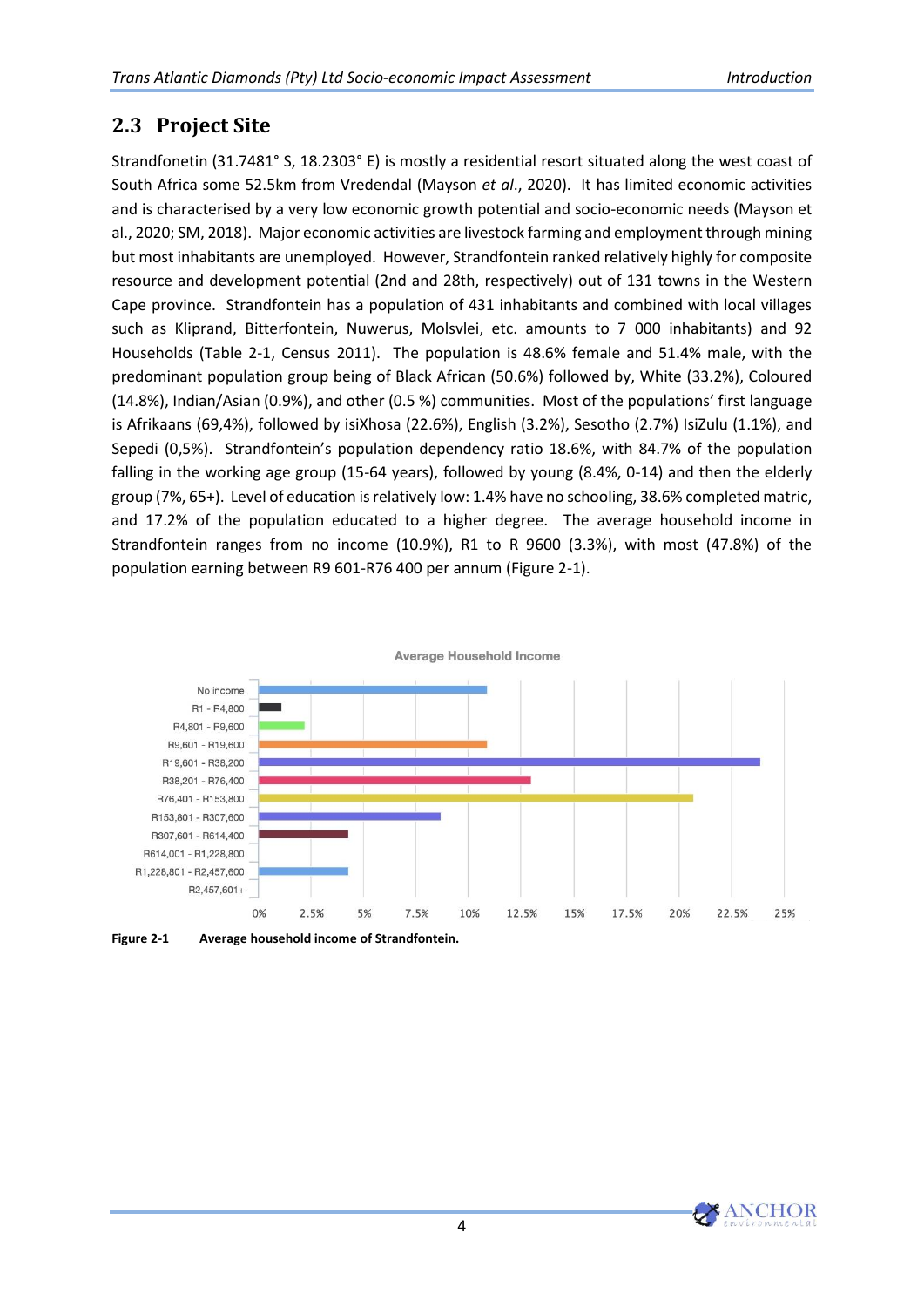#### <span id="page-11-0"></span>**3 SOCIO-ECONOMIC IMPACTS ASSOCIATED WITH THE MARITIME SECTOR**

South Africa fisheries sector has an estimated value of R6 billion contributing to 0.1% to the national GDP (DAFF 2019). Of the 22 commercial sectors (listed in SAG 2013/14) the most economically valuable with the greatest catch volumes are the demersal-trawl (hake) and small-pelagic sectors (pilchards, anchovy and red-eye round herring) (Brick & Hasson 2016; SAG 2013/14). The Western Cape is estimated to account for most of the industry value (90%), employment, and income with the primary commercial fisheries (as well as main fisheries ports, and therefore associated industry services) concentrated along the west and south coast of South Africa (Hara *et al*., 2008; Karaan and Rossouw. 2004). The marine specialist study identified three fishery sectors (Small Pelagic, Traditional Linefish and Tuna Pole and Line) that may overlap with the 11C concession (Hutchings et al 2021).

The concession area 11C will extend between the inshore boundary about 5 km from the coast and the outer boundary at the 200 m isobath (approximately 70 km offshore). The main users of the sea space in Concession 11C are the commercial shipping and fishing industries. Most merchant shipping would travel offshore of the concession area along the continental shelf edge, although crossing of fishing vessels and other prospecting or mining vessels is anticipated. The potential impact of the prospecting activities on the commercial fisheries and their dependence was identified and placed in relation to the potential socio-economic impacts based on the Marine Specialist Report (Hutchings et al 2021) and limited available published literature. Potential e spatial overlap with the small pelagic, traditional linefish and tuna pole fisheries was identified and assessed. The significance of the potential impacts that would result from the proposed prosecting activities is determined below in order to assist with informed decision-making in the prospecting rights application. The significance of an impact is defined as a combination of the consequence of the impact occurring and the probability that the impact will occur. The significance of each identified impact was thus rated according to the methodology in Appendix 1 of the Marine Specialist Report (Hutchings et al 2021).

#### <span id="page-11-1"></span>*3.1* **Potential socio economic impacts**

#### <span id="page-11-2"></span>*3.1.1 Tuna pole and line*

The South African tuna pole and line sector (TPL) targets longfin tuna *Thunnus alalunga*, yellowfin tuna *T. albacares*, bigeye tuna *T. obesus* and skipjack tuna *Katsuwonus pelamis* seasonally between November and May. Due to the seasonality of the TPL fishery, fishers also have access to snoek (*Thyrsites atun*) and yellowtail (*Seriola lalandi*) that are also important targets of the traditional linefishery. The tuna pole fleet consists of approximately 100 vessels ranging from small outboard powered skiboats (7-9 m length) to inboard diesel-powered deck boats (6-25 m length). The reported longfin tuna catch in 2018 was 2471 tonnes, with a wholesale value of R 124 Million, or 1.2% of the total South African commercial fisheries value (Japp & Wilkinson 2021). The commercial tuna pole fishing grounds lie between Cape Agulhas and the Orange River, but the fleet operates predominantly out of Cape Town and Hout Bay harbours and most fishing effort takes place within 100 nautical miles of these ports (particularly in the Cape Canyon area). Some effort does take place further up the west coast, although this is mostly offshore or to the south of concession area 11C. Over the period 2017- 2019 there was no reported TPL fishing effort in the area west of Brand se Baai and inshore of the 200 m isobath, i.e. none within concession 11C (Japp & Wilkinson 2020).

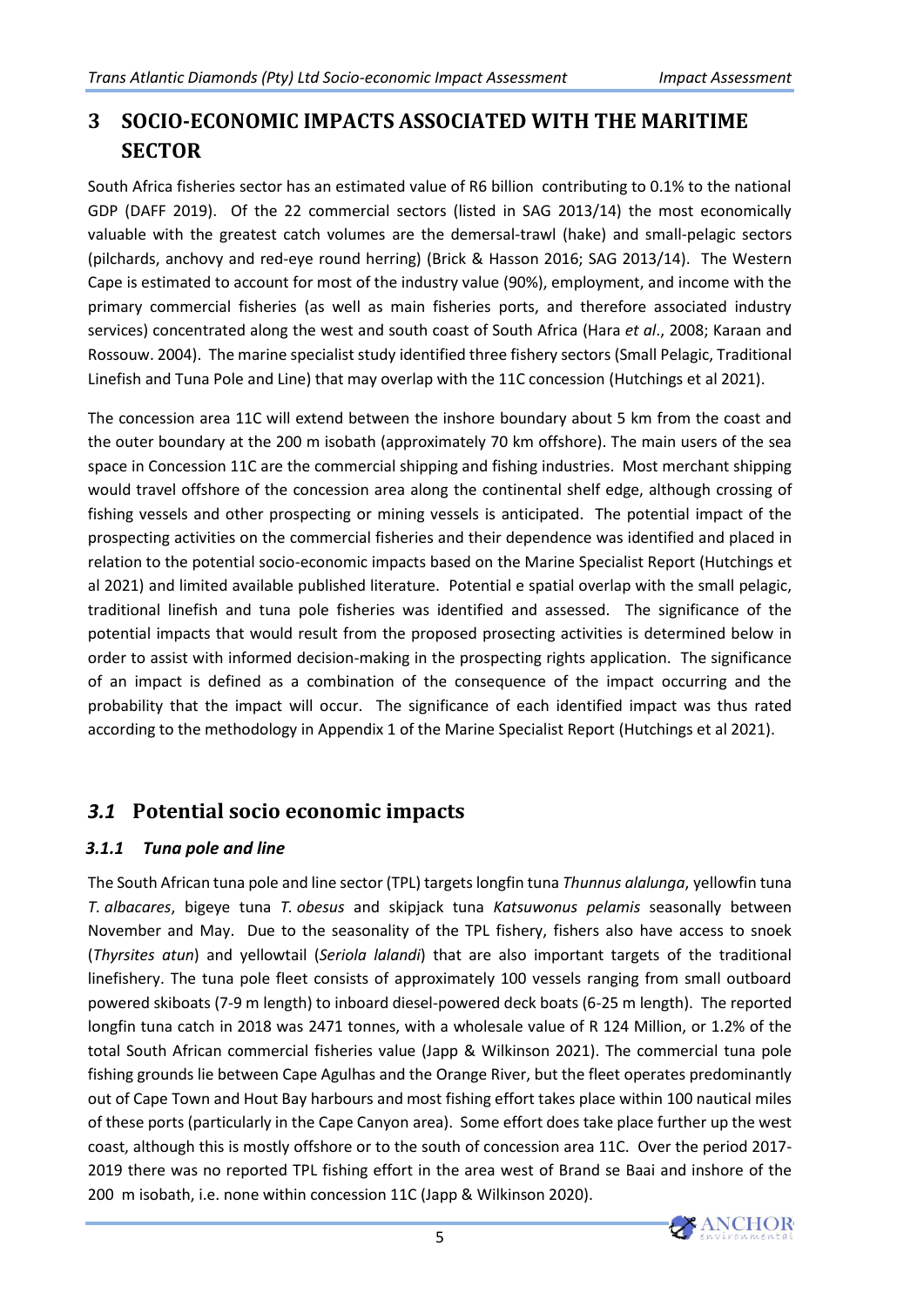Impacts on the TPL fleet due to the proposed prospecting activities within 11C are therefore expected to be insignificant [\(Table 3-1\)](#page-12-1).

|                           | <b>Extent</b>         | <b>Intensity</b> | <b>Duration</b>     | <b>Consequence</b> | Probability | <b>Significance</b>  | <b>Status</b> | <b>Confidence</b> |  |
|---------------------------|-----------------------|------------------|---------------------|--------------------|-------------|----------------------|---------------|-------------------|--|
| Without<br>mitigation     | Local<br>$\mathbf{1}$ | Low              | Short-<br>term<br>1 | Very Low<br>4      | Possible    | <b>INSIGNIFICANT</b> | -ve           | High              |  |
| No mitigation required. : |                       |                  |                     |                    |             |                      |               |                   |  |

<span id="page-12-1"></span>**Table 3-1 Impact rating of the prospecting activity on the Tuna Pole and Line fishery.**

<span id="page-12-0"></span>*3.1.2 Traditional Linefish Sector*

Most (85%) subsistence fishers employ traditional line fishing methods, which is generally considered labour intensive and associated to low revenue output (Brick & Hasson 2018). Line fishers operate in shallow water (generally <100 m depth) and would potentially be negatively impacted by coastal and nearshore seismic exploration, prospecting and mining operations (particularly recreational, small scale and subsistence shore fishing). Traditional line fishers use simple handheld lines or rod with no more than 10 baited hooks per line whereas the commercial line fishers use motorised boats and is managed by Total Applied Effort (TAE) (DAFF 2013). The traditional line fishing sector targets multiple species (up to 200 species) of which 95 species are commercially and recreationally significant (DAFF 2013). The line fisheries along the west coast (Line fish management Zone A - Orange River to Cape Infanta) mostly target the nomadic coastal migrant species, snoek (*Thyrsites atun*) and yellowtail (*Seriola lalandi*), as well as the reef dwelling Hottentot sea bream (*Pachymetopn blochii*). Snoek typically contributes the highest catch weight in the commercial line fisheries (total landings of up to 5 800 tonnes) (Kerwath *et al*., 2017). The management framework includes a comprehensive suite of line fish regulations including minimum size limits, daily bag limits, closed seasons, closed areas, commercial fishing bans for certain species and the capping of the commercial effort with zonal based Total Allowable Effort (TAE ) (Kerwath *et al*., 2017).

Concession area 11C is however relatively far offshore in water deeper than 100 m, and far from suitable launch sites. A spatial analysis of the reported commercial linefish catch data does not show any activity in reporting blocks that overlap with Concession Area 11C and exploration activities in this concession area are expected to have negligible impacts on the traditional linefish sector. The proposed prospecting in concession area 11C is therefore expected to have a negligible socio-economic impact on the direct and indirect dependants from the traditional linefishing sector [\(Table 3-2\)](#page-12-2).

<span id="page-12-2"></span>

| Impact rating of the prospecting activity on the Traditional Linefish Sector. |
|-------------------------------------------------------------------------------|
|                                                                               |

|                       | <b>Extent</b> | <b>Intensity</b> | <b>Duration</b> | <b>Consequence</b>         | Probability | <b>Significance</b>  | <b>Status</b> | <b>Confidence</b> |
|-----------------------|---------------|------------------|-----------------|----------------------------|-------------|----------------------|---------------|-------------------|
| Without<br>mitigation | Local         | Low              | Short-<br>term  | Very Low<br>$\overline{a}$ | Improbable  | <b>INSIGNIFICANT</b> | -ve           | High              |

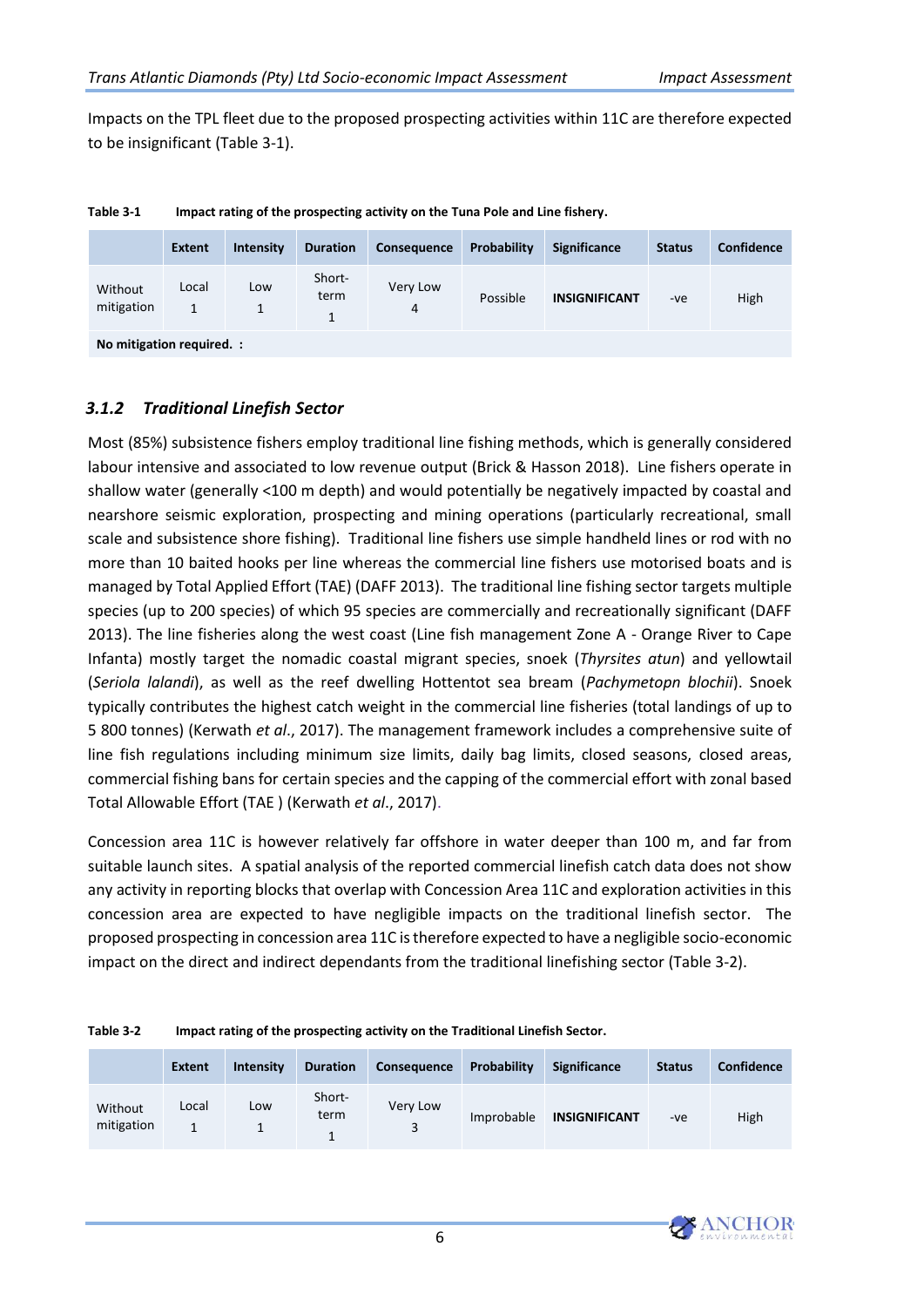#### <span id="page-13-0"></span>*3.1.3 Small Pelagic Purse Seine Fisheries*

The small pelagic fishery is described in the has the largest catch volume for any of the South African fishery sectors and has the second largest annual catch value, estimated at around R2.164 billion in 2017, which is approximately one fifth of the combined value of South African Fisheries (Japp & Wilkinson 2021). The industry supports around 4 500 full time staff, 2 500 seasonal staff and more than 700 fishers. The support industries contribute an estimated further 2 400 jobs. The management of the small pelagic fishery is described in the marine specialist report (Hutchings et al 2021). Stock status of anchovy and round herring are currently considered optimal, whilst sardine stocks are considered depleted (DEFF 2020).

The small pelagic purse-seine fishery operates between the Orange River and East London mostly in nearshore waters (within 10 km of the coast). The 11C Concession Area does overlap with identified fishing areas for anchovy and with the sardine directed fishing ground (Norman *et al*., 2018). A quantitative spatial analysis using commercial catch return data (all small pelagic species combined) for the period 2006-2011, however, suggests that Concession Area 11C itself, does not constitute an area where a substantial proportion of the average annual purse seine catch is made. Despite overlapping with six small pelagic reporting grid blocks, concession 11C lies at the northern extreme of the small pelagic fishing grounds and the total catch reported for these blocks was only ~150 tonnes (out of a national total of around 300 000 tonnes).

The fishery is unlikely to be significantly negatively affected by small temporary closures/exclusion zones around survey vessels and geotechnical survey sites and potential negative impacts on the livelihoods and household income of participants in this fishery are considered unlikely. The socioeconomic impact is assessed as 'very low', and 'insignificant' after recommended mitigation measures [\(Table 3-3\)](#page-13-1).

<span id="page-13-1"></span>

| Table 3-3 | Impact rating of the prospecting activity on the Small Pelagic Purse Seine Fisheries. |  |
|-----------|---------------------------------------------------------------------------------------|--|
|-----------|---------------------------------------------------------------------------------------|--|

|                       | <b>Extent</b> | <b>Intensity</b> | <b>Duration</b> | Consequence | Probability | Significance    | <b>Status</b> | <b>Confidence</b> |
|-----------------------|---------------|------------------|-----------------|-------------|-------------|-----------------|---------------|-------------------|
| Without<br>mitigation | Local         | Low              | Short-<br>term  | Very Low    | Probable    | <b>VERY LOW</b> | -ve           | High              |

**Essential mitigation measures:** 

• Undertake surveys when fishing effort is lower (preferably out of fishing seasons).

• Appoint a fisheries liaison officer (FLO) to facilitate communication with the Small Pelagic Fishing Industry Association. The FLO should report daily on vessel activity and respond and advise on action to be taken in the event of encountering purse seine fishing vessels in the survey area.

| With<br>mitigation | Local | Low<br>- | Short<br>term | Very Low | Possible | <b>INSIGNIFICANT</b> | -ve | High |
|--------------------|-------|----------|---------------|----------|----------|----------------------|-----|------|
|--------------------|-------|----------|---------------|----------|----------|----------------------|-----|------|

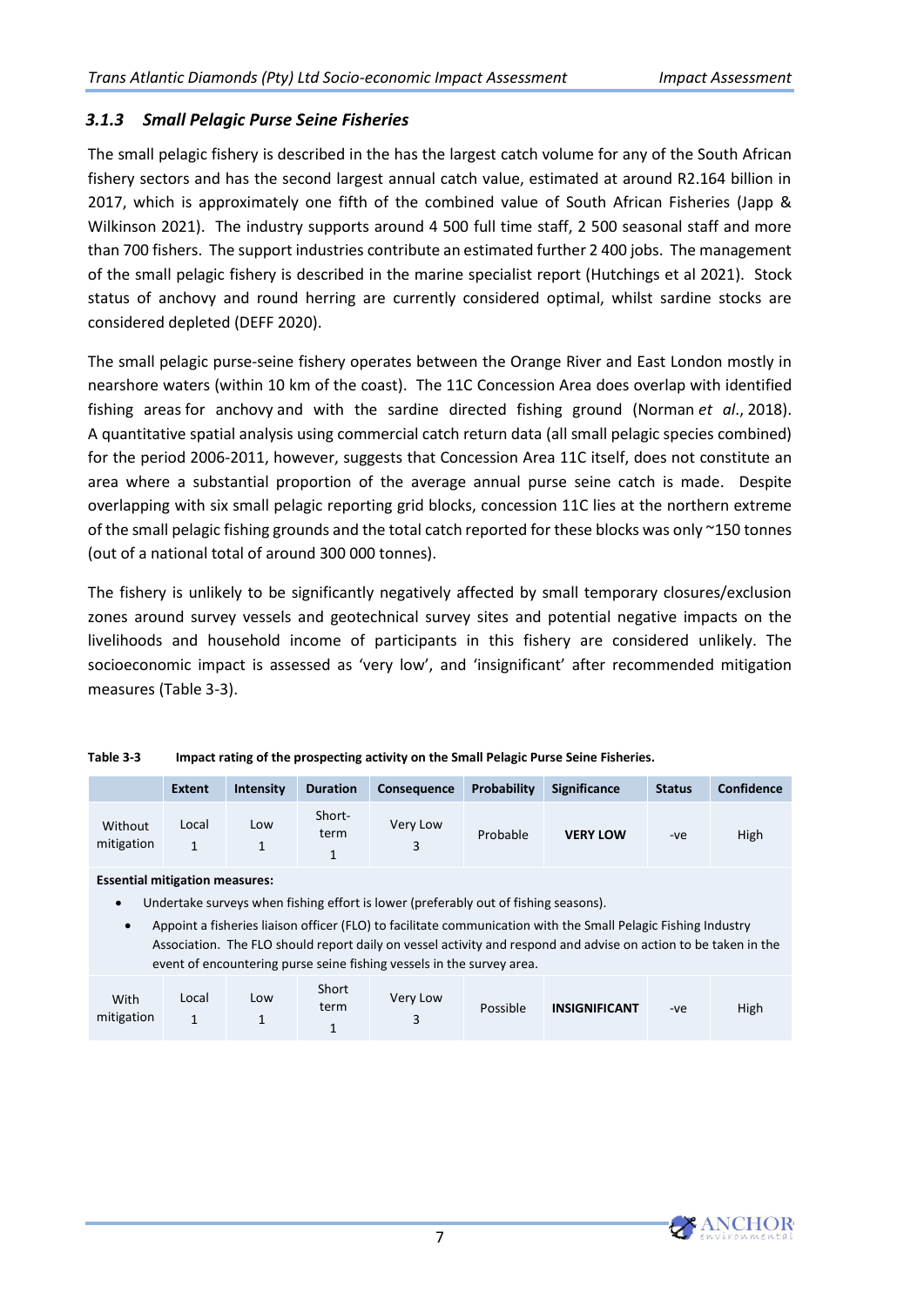#### <span id="page-14-0"></span>**4 SOCIO-ECONOMIC IMPACTS ASSOCIATED WITH LOCAL AND REGIONAL ECONOMIC PERFORMANCE.**

Mining is economically important as it can create broad scale employment opportunities and boost the national and local economy. As a result, the potential impact on the socio-economic performance will be insignificant on a local scale (i.e., in Strandfontein community, [Table 4-1\)](#page-15-0). Conversely, investment from Trans Atlantic Diamond in South Africa will have a greater positive impact on the regional economy [\(Table 4-2\)](#page-15-1).

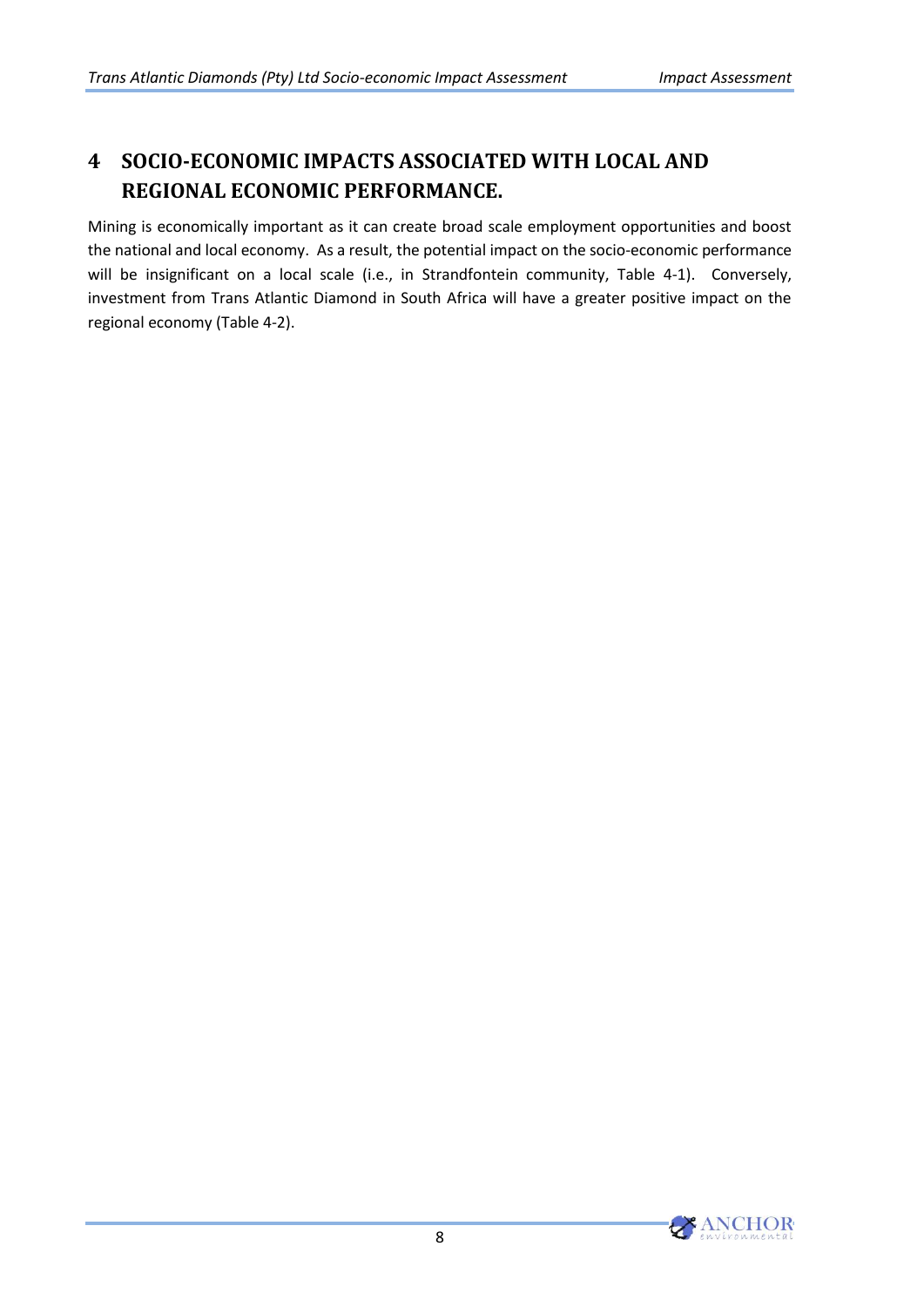|                                                                                                                                                                                                                                   | <b>Extent</b> | <b>Intensity</b> | <b>Duration</b> | Consequence   | Probability | <b>Significance</b>  | <b>Status</b> | <b>Confidence</b> |
|-----------------------------------------------------------------------------------------------------------------------------------------------------------------------------------------------------------------------------------|---------------|------------------|-----------------|---------------|-------------|----------------------|---------------|-------------------|
| Without<br>mitigation                                                                                                                                                                                                             | Local<br>1    | Medium           | Short-<br>term  | Very Low<br>4 | Possible    | <b>INSIGNIFICANT</b> | $+ve$         | Medium            |
| $\mathbf{r}$ . The set of the set of the set of the set of the set of the set of the set of the set of the set of the set of the set of the set of the set of the set of the set of the set of the set of the set of the set of t |               |                  |                 |               |             |                      |               |                   |

#### <span id="page-15-0"></span>**Table 4-1 Impact rating of the prospecting activity on the local socio-economic performance.**

<span id="page-15-1"></span>**No mitigation measures**

**Table 4-2 Impact rating of the prospecting activity on the on the regional socio-economic performance.**

|                        | <b>Extent</b>              | <b>Intensity</b> | <b>Duration</b> | Consequence | Probability | <b>Significance</b> | <b>Status</b> | <b>Confidence</b> |
|------------------------|----------------------------|------------------|-----------------|-------------|-------------|---------------------|---------------|-------------------|
| Without<br>mitigation  | Regional<br>$\overline{2}$ | Low              | Medium-<br>term | Low<br>5    | Definite    | LOW                 | $+ve$         | Medium            |
| No mitigation measures |                            |                  |                 |             |             |                     |               |                   |

Trans Atlantic diamond should aim to incorporate codes of good practice on Broad Based Black Economic Empowerment issued under the section 9 of the Broad Based Black Economic Empowerment Act, Act 53 of 2003, as amended by Act 46 of 2013. Therefore, the following resource support aims is recommended:

- At least 25% cost of sales excluding labour cost and depreciation must be procured from local producers or local suppliers in SA.
- Job creation 50% of jobs created are for persons of colour provided that the number of such employees since the immediate prior verified B-BBEE measurements is maintained. Employment opportunities that could be fulfilled:
	- Employment of local security companies.
	- Employment allocated to port duties
	- If feasible, employment of local small-scale fishers vessels as support vessels during survey operations.
	- Employment of local or national Geologists, a vessel manager, captain, crew members, scientists etc.
- At least 25% transformation of raw material or beneficiation which includes local manufacturing, production and/or assembly, and/or packaging, or at least 85% of labour cost paid to South African employees by service industry organizations
	- prospecting equipment can be sourced within South Africa or neighbouring communities.
	- investigate if support for operational activities can be provided by local services for; e.g. Refueling, general supplies, and possible equipment repair)
	- Skills transfer Training opportunities:
	- Environmental officers.
	- Health and Safety Officers.
	- Marine Mammal Observers (MMO's)and Passive Acoustic Monitoring (PAM) operators.
	- general crew/ deck member.
	- Commercial divers to help with surveys.

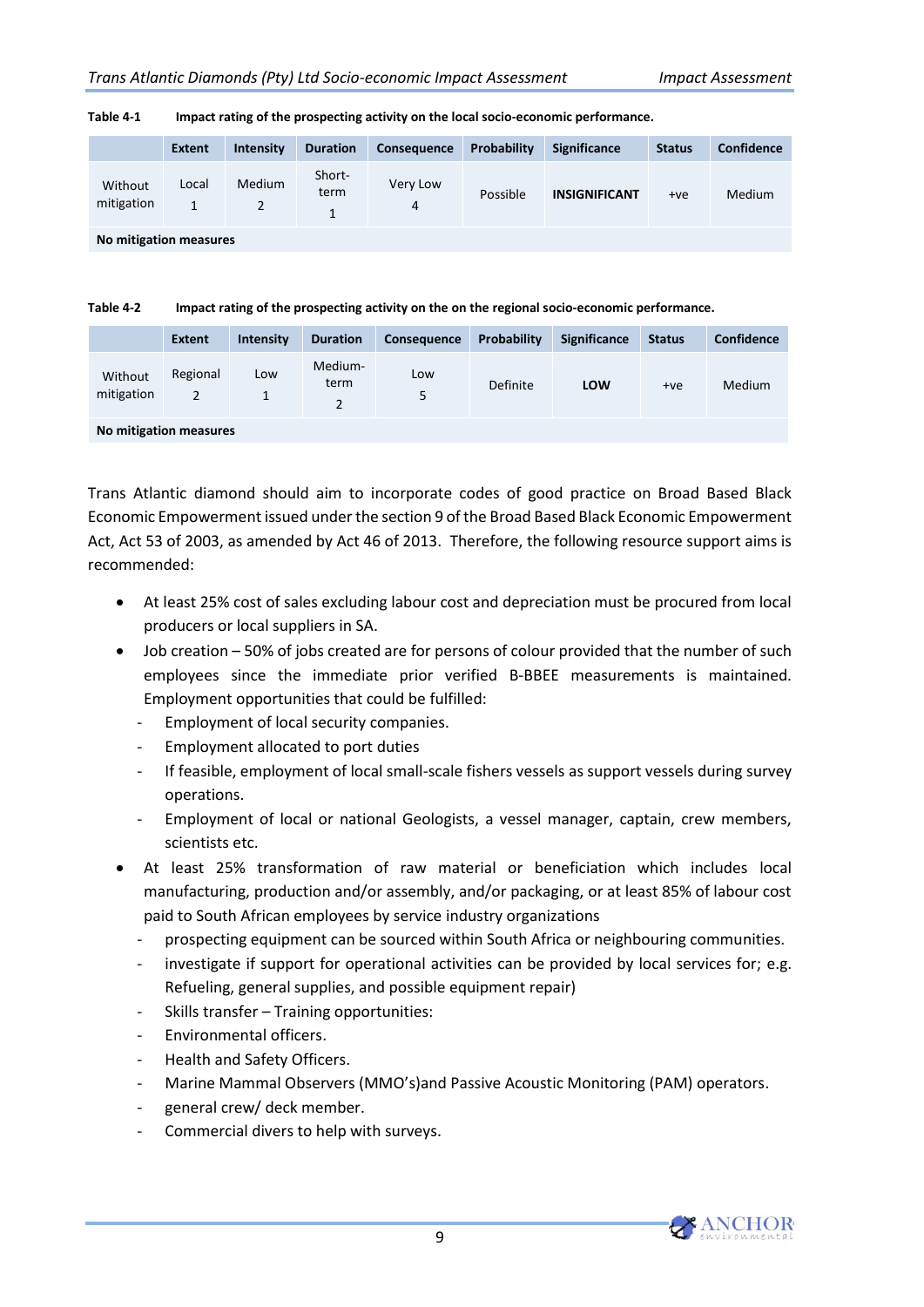#### <span id="page-16-0"></span>**5 CONCLUSIONS AND RECOMMENDATIONS**

Anchor Environmental Consultants were requested to undertake a socio-economic assessment for Trans Atlantic Diamonds (Pty) Ltd who are applying for a diamond prospecting right for Concession Area 11C, offshore of the Western Cape Coast. The proposed prospecting activity is in a remote location and is unlikely to impact coastal communities in the Matzikama municipality, e.g. Strandfontein, approximately 40km south of Concession Area 11C. A description of Matzikamas' Municipality and Strandfonteins' demographic profile is, however, provided. A brief overview of the economic performance was discussed and placed in relation to the potential impacts associated to the proposed survey area. The likelihood of the proposed survey to impact the socio-economic standing of areas surrounding concession area 11C was rated, based on available resources (i.e., Marine Specialist Report 1987/1 and the wider literature), and the significance of impacts were reported on. Important user groups were identified and potential direct, indirect and cumulative impacts from the proposed exploration and prospecting activities were identified. Impacts were assessed and, where possible, mitigation measures have been identified to avoid/minimise/reduce any impacts.

Potential impacts associated to the seismic survey and sampling/prospecting activities were identified as: 1) Temporary disturbance of marine resources and the 2) Exclusion of fishing vessels from the concession Area 11C. These impacts are anticipated to potentially impact the livelihoods and household income of marine fisheries groups (i.e., Tuna pole and line, Traditional Line fish, and Small Pelagic Purse Seine fishers). Potential impacts associated with the proposed prospecting activities were as Very Low and Insignificant overall significance. After mitigation measures were applied, potential impacts associated with the proposed activities were all rated as insignificant.

Trans Atlantic Diamonds should aim to incorporate codes of good practice on Broad Based Black Economic Empowerment issued under the section 9 of the Broad Based Black Economic Empowerment Act, Act 53 of 2003, as amended by Act 46 of 2013. This will include skills transfer programmes, job creation, and supporting local service industry organizations such manufacturing, production and/or packaging services.

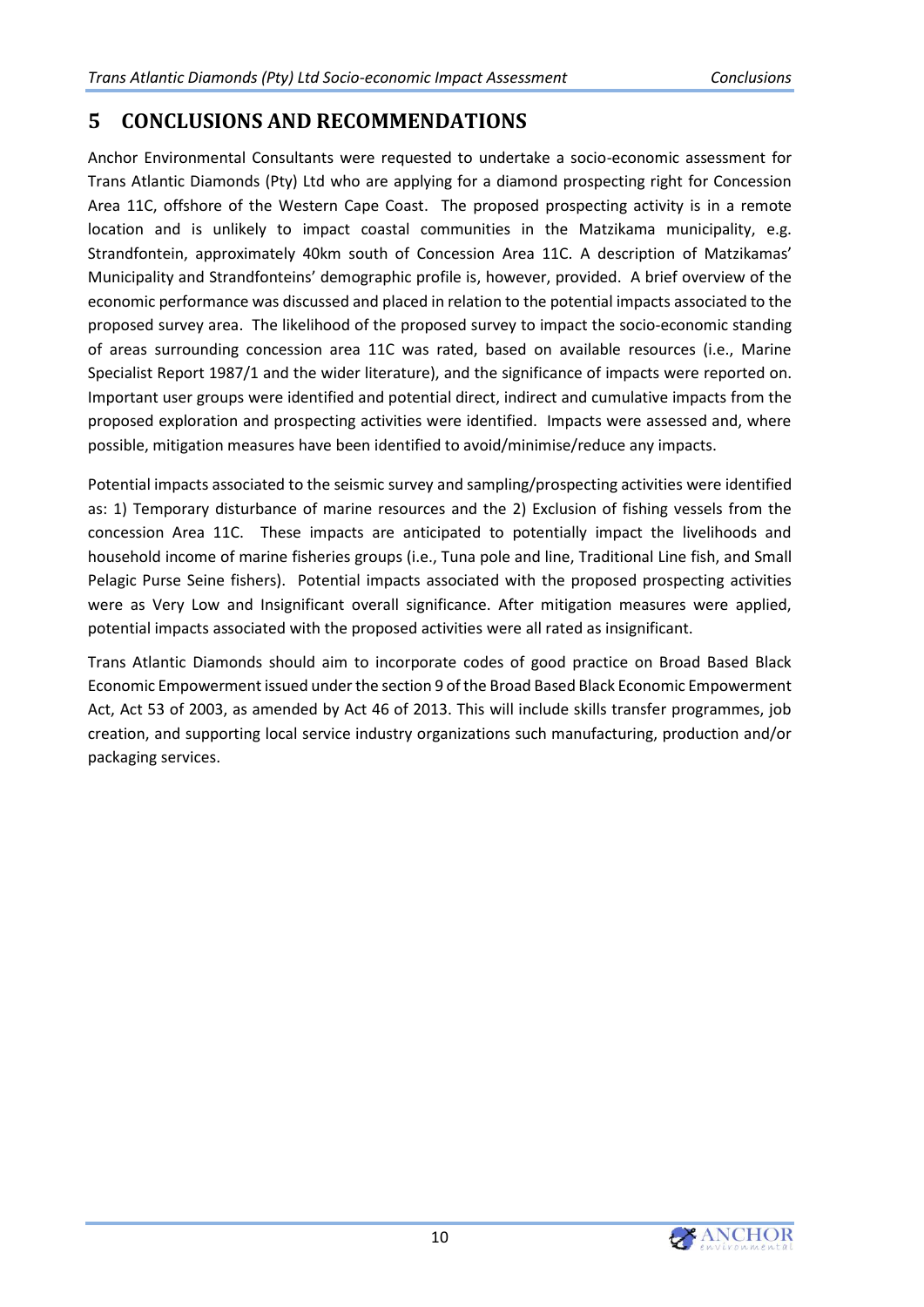#### <span id="page-17-0"></span>**6 REFERENCES**

- Balata D, Piazzi L, and L Beneditti-Cecchi. 2007. Sediment disturbance and loss of beta diversity on subtidal rocky reefs. Ecol., 88(10), 2455-2461.
- Brick K and R Hasson. 2016. Valuing the socio-economic contribution of fisheries and other marine uses in South Africa: A socio-economic assessment in the context of marine phosphate mining. Report prepared by the Environmental Economics Policy Research Unit University of Cape Town (UCT), 53pp.
- CapMarine. 2016. Report Prepared by CapMarine (Pty) Ltd for West Coast Resources (Pty) Ltd. Available at: [https://sahris.sahra.org.za/sites/default/files/additionaldocs/Volume%204\\_compressed\\_P](https://sahris.sahra.org.za/sites/default/files/additionaldocs/Volume%204_compressed_Part4.pdf) [art4.pdf](https://sahris.sahra.org.za/sites/default/files/additionaldocs/Volume%204_compressed_Part4.pdf) [Accessed on 18 October 2021).
- CapMarine. 2021. Environmental Impact Assessment for marine prospecting activities in South African sea areas 14b, 15b and 17b west coast, South Africa Fisheries Assessment. Report prepared by CapMarine (Pty) Ltd for SLR Group on behalf of Belton Park Trading 127 (Pty) Ltd, 51pp.
- Census. 2011. National census. Prepared by the Department: Statistics South Africa.
- Clark BM, Hauck M, Harris JM, Salo K, and E Russell, E. 2002. Identification of subsistence fishers, fishing areas, resource use and activities along the South African coast. S. Afr. J. Mar. Sci., 24(1), 425–437. doi:10.2989/025776102784528574
- Department of Environment, Forestry and Fisheries (DEFF). 2020. Status of the South African marine fishery resources 2020. Cape Town: DEFF.
- Department of Agriculture, Forestry And Fisheries (DAFF). 2013. Department of Agriculture, Forestry and Fisheries policy on the allocation and management of fishing rights in the traditional linefish fishery: 2013. Government Gazette, 13pp.
- Department of Agriculture, Forestry And Fisheries (DAFF). 2013. Integarted Growth. Development Plan 2012. Report, 69pp.
- Department of Agriculture, Forestry And Fisheries (DAFF). 2015. Draft policy on the location and management of fishing rights in the netfish fishery: 2015. Government Gazette, 10pp.
- Department of Agriculture, Forestry And Fisheries (DAFF). 2021. The most important products in our ocean fishing industry. Prepared by the Department of Statistics South Africa. Available at: <http://www.statssa.gov.za/?p=14327> [Accessed on the 28 October 2021).
- Griffiths MH. 2000. Long-term trends in catch and effort of commercial linefish off South Africa's Cape Province: snapshots of the 20th century. S. Afr. J. Mar. Sci., 22(1), 81–110. doi:10.2989/025776100784125663
- Hara M, deWit M, Crookes D, and T Jayiya. 2008. Socio-economic contribution of South African fisheries and their current legal, policy and management frameworks. Working Paper 6, 75pp.
- Heemstra P and E Heemstra. 2004. Coastal Fishes of Southern Africa. NISC (Pty) Ltd: Makhanda, South Africa, 488pp.

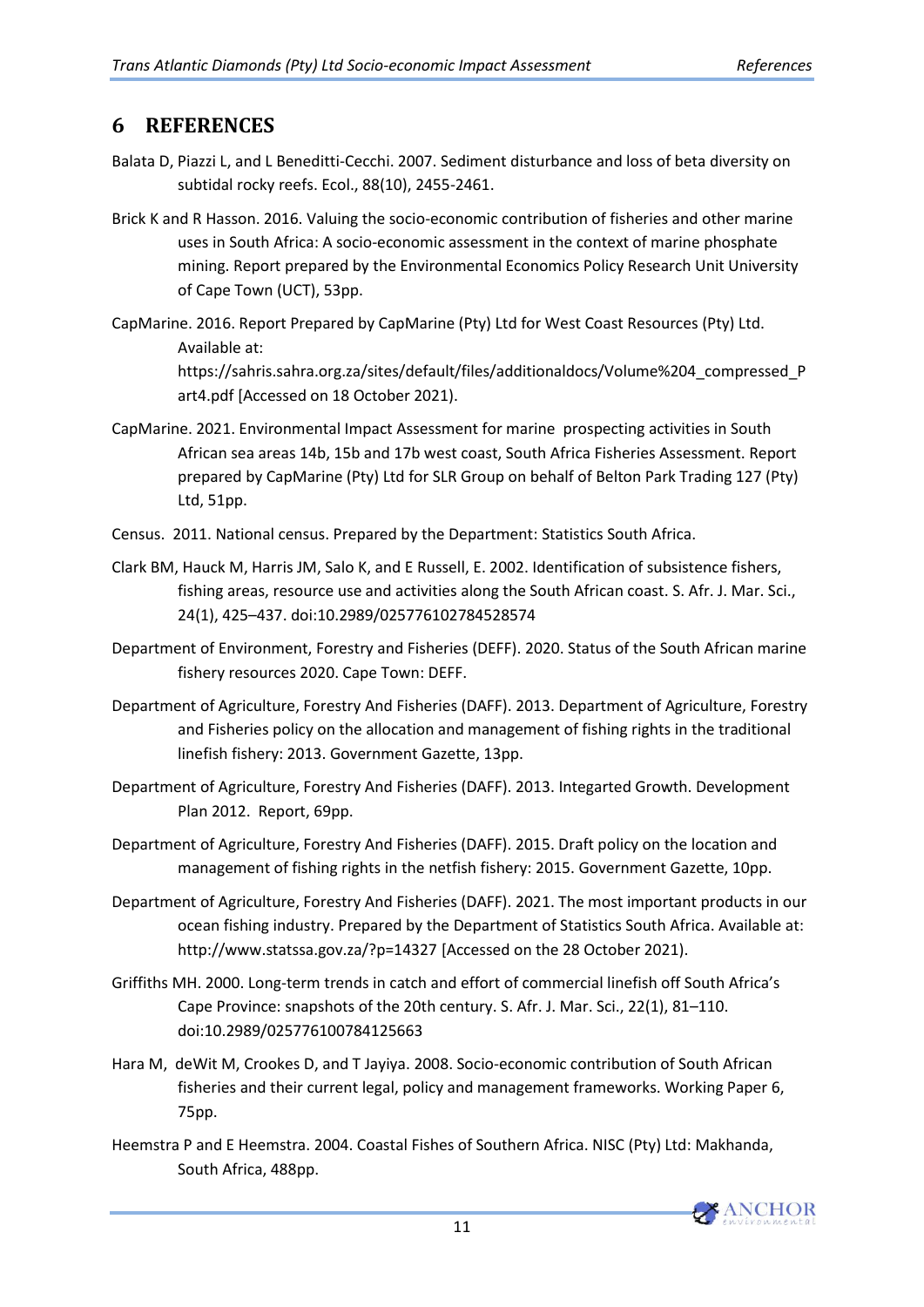- Hutchings K, Massie V, and Clark BM. 2019. Environmental & Risk Assessment for an Application for a Right to Engage in an Abalone Ranching Pilot Project. Report prepared for Doring Bay Abalone (Pty) Ltd. by Anchor Environmental Consultants (Pty) Ltd. Report no 1857/1.
- Isaacs M and Hara M. 2015. Backing small-scale fishers: Opportunities and Challenges in transforming the fish sector. PLAAS Rural Status Report 2.
- Isaacs M. 2013. Small-scale Fisheries Governance and Understanding the Snoek (Thyrsites atun) Supply Chain in the Ocean View Fishing Community, Western Cape, South Africa. Ecol. Soc., 18(4). doi:10.5751/es-05863-180417.
- Japp D and S Wilkinson. 2021. Environmental impact assessment for marine prospecting activities in South African sea areas 14b, 15b and 17b west coast, South Africa Fisheries Assessment prepared by Capricorn Marine Environmental for SLR and Belton Park Trading, 55pp.
- Karaan M and Rossouw S. 2004. The Microeconomic Strategy Project: A Baseline Assessment of the fishing and Aquaculture industry in the Western Cape. Study commissioned by the Western Cape Provincial Government, 75pp.
- Kerwath S, Parker D, Attwood C, da Silva C, Maggs J, and Winker H. 2017. The 2017 Assessment of Snoek (Thyrsites atun) for the South African Linefishery. Technical Report, 26pp.
- Lamberth SJ, Sauer WHH, Mann BQ. Brouwer SL, Clark BM, and C Erasmus. B. 1997. The status of the South Africa Beach-seine and Gill-net Fisheries. S. Afr. J. mar. Sci., 18, 195–202.
- Matzikama Municipality (MM). 2016/17. Matzikama Municipality Annual Report, 50pp.
- Matzikama Municipality (MM). 2019. Integrated Development Plan Revision two 2019-2020. Matzikama Municipal Report, 309pp.
- Matzikama Municpality (MM). 2020. Socio-economic Profile: Matzikama Municipality. Matzikama Municipality Report, 20pp.
- Matzikama Municipality (MM). 2021/22. Integrated Development Plan Revision two 2021-2022. Matzikama Municipal Report, 309pp.
- Mayson D, de Satgé R, Manuel I, Losch B, and Phuhlisani NPC. 2020. GTAC/CBPEP/ EU project on employment-intensive rural land reform in South Africa: policies, programmes and capacities. Municipal case study for the Matzikama Local Municipality, Western Cape, 68pp.
- Nthane T, Raemaekers S, and N Waldeck. 2015. New policy can bring unity to Lamberts Bay fishers. Masifundise Development trust. Available at[: http://www.masifundise.org/new-policy-can](http://www.masifundise.org/new-policy-can-bring-unity-to-lamberts-bay-fishers/)[bring-unity-to-lamberts-bay-fishers/](http://www.masifundise.org/new-policy-can-bring-unity-to-lamberts-bay-fishers/) [Accessed on 28 October 2021].
- Nthane TT. 2015. Understanding the livelihoods of small- scale fishers in Lamberts Bay: Implications for the new Small-scale Fisheries Policy. MSc Thesis. University of Cape Town, Cape Town: South Africa.
- Pulfrich A and CL Griffiths. 1988. Growth, sexual maturity and reproduction in the hottentot Pachymetopon blochii (Val.). S. Afr. J. Mar. Sci., 7, 25-36.